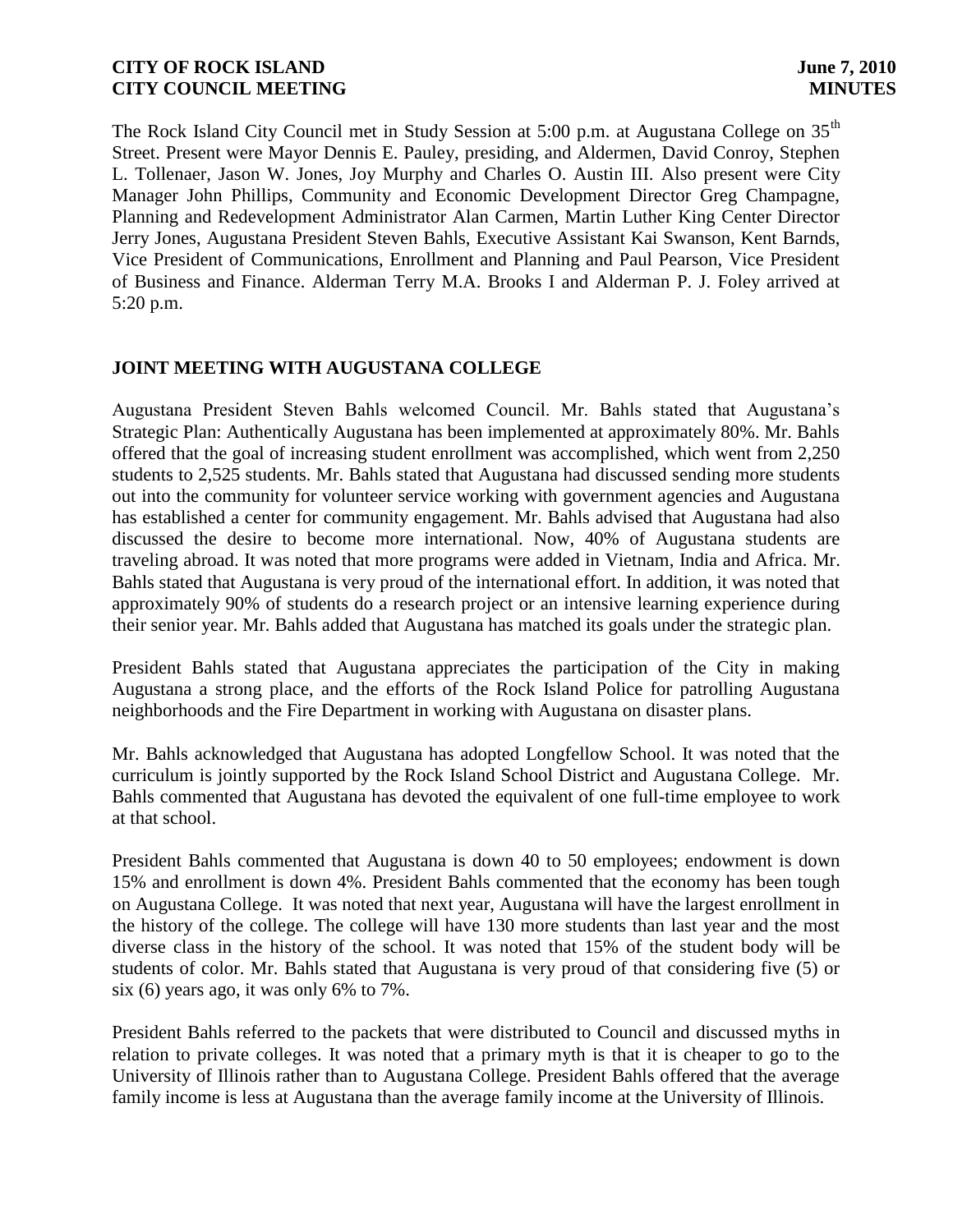Mr. Paul Pearson discussed capital projects, construction and the financial impact on Augustana College. Mr. Pearson stated that the Capital Bill was approved last year, and Augustana anticipates receiving a fairly significant portion to the college.

Mr. Pearson stated that the Old Main will be significantly restored. It was noted that the exterior of the building will be renovated. Mr. Pearson offered that they hope to follow up with two phases of interior work on the building. Mr. Pearson noted that the total amount of the project will be approximately \$14 million dollars.

Mr. Pearson stated that Augustana hopes to commission a work group this summer for men's and women's Lacrosse. It was noted that since Augustana does not have an official competitive venue for men's and women's soccer, they would like to create a venue high on the field adjacent to Pepsico. It was noted that the total project would cost about \$1 million dollars. Mr. Pearson added that Augustana still hopes to replace all of the windows in the library.

Mr. Pearson discussed the idea of combining the dining services adjacent to the library. It was noted that currently, there are two (2) main food operations, and by combining these would be significant savings for the college of approximately \$1 million dollars.

Mr. Kent Barnds discussed planning and Augustana's strategic plan. Mr. Barnds stated that Augustana is now moving into a new phase of the Authentically Augustana plan. Mr. Barnds discussed some changes that have occurred since 2005 including demographic shifts that were occuring in the Midwest; the shift in multicultural high school and middle school enrollment and financing as it relates to building improvements. Mr. Barnds indicated that some of the assumptions in the original plan were based on old news. It was noted that the Authentically Augustana plan was a plan based on input. Mr. Barnds added that they have made an addendum to the plan that will focus on strategy imperatives that are necessary to position Augustana for the future. It was noted that the addendum to the plan is expected to have a life of three (3) to five (5) years. Mr. Barnds stated that it will become an outcome oriented plan and a plan that everyone in the campus community can contribute to. In addition, the addendum in all likelihood will have a newly defined role for Augustana in the broader community. Mr. Barnds also discussed studying and reassessing the master plan in relation to changes in the campus community.

Discussion followed. President Bahls and Council discussed the timeline for the new sports field to be completed. It was noted that the field is set to be completed by the end of next summer.

President Bahls commented on student housing. It was noted that the room in student housing is in excess capacity for two reasons; the student count is down due to the economy and local students are staying home to save money. President Bahls noted that next year, student housing will be near capacity. It was noted that Augustana does not anticipate much in the way of expansion of student housing. It was noted that demographics do not show a dramatic growth in the number of college bound students in the upper Midwest.

Council discussed the impact on demographics as it relates to Western Illinois University and Augustana College and college student enrollment. Council discussed student volunteerism as it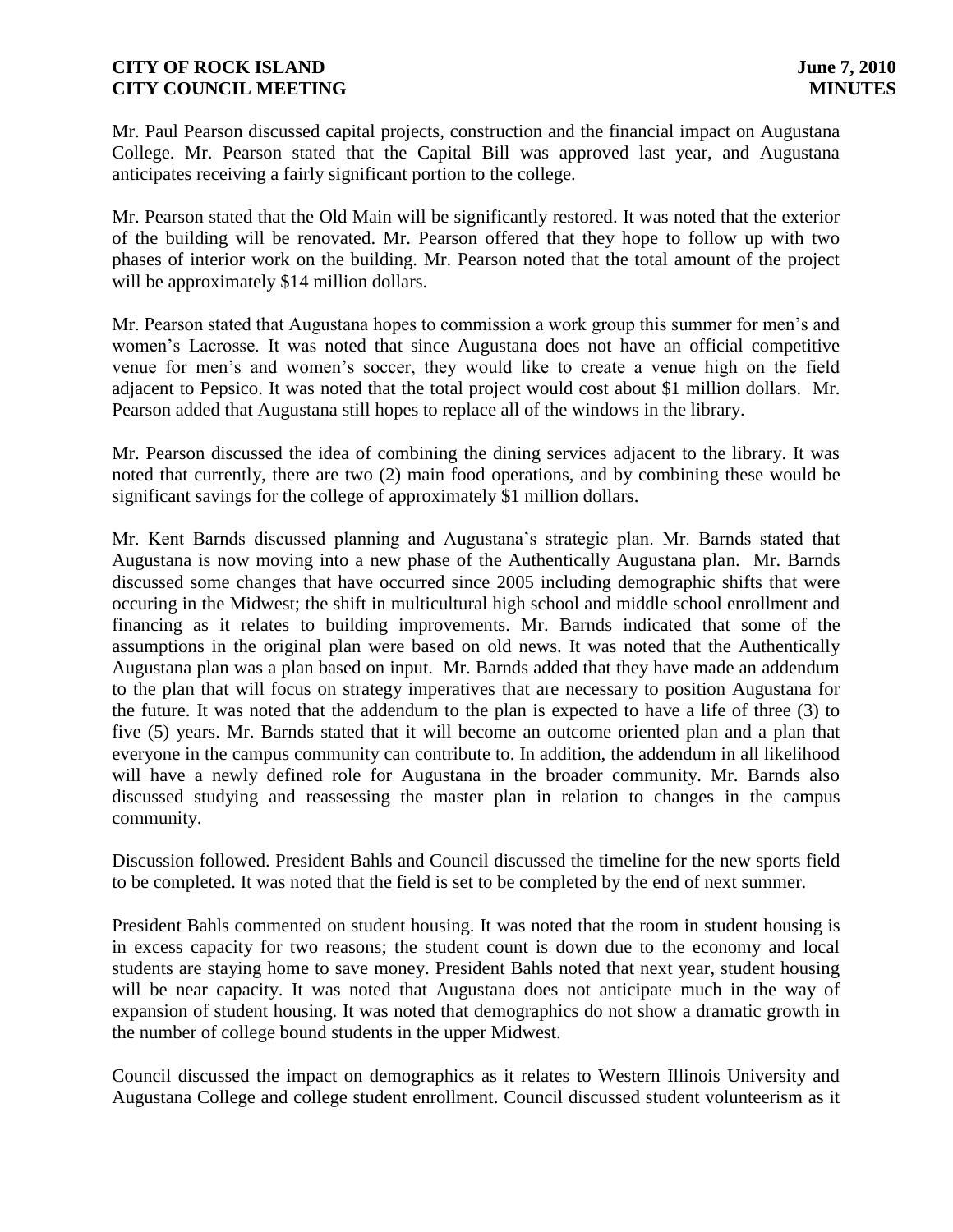relates to the benefits for students and growth in the community and economic development was discussed as it relates to venues near the college for students to frequent. In addition, public and private sectors were discussed at it relates to academics and student housing and transportation as it relates to MetroLink and Augustana students utilizing the bus services. Renovation was discussed in relation to Augustana building improvements. Also, the private sector was discussed as it relates to how the private sector can do a better job in the Quad Cities to spur economic development and mergers were discussed as it relates to the Illinois and Iowa Chambers of Commerce.

# **ADJOURNMENT**

A motion made by Alderman Brooks and seconded by Alderman Foley to adjourn the meeting carried on a roll call vote. Those voting Aye being Alderman Brooks, Alderman Conroy, Alderman Foley, Alderman Tollenaer, Alderman Jones, Alderwoman Murphy and Alderman Austin; those voting No, none. The meeting was adjourned at 6:20 p. m.

> \_\_\_\_\_\_\_\_\_\_\_\_\_\_\_\_\_\_\_\_\_\_\_\_\_\_\_\_\_\_ Aleisha L. Patchin, City Clerk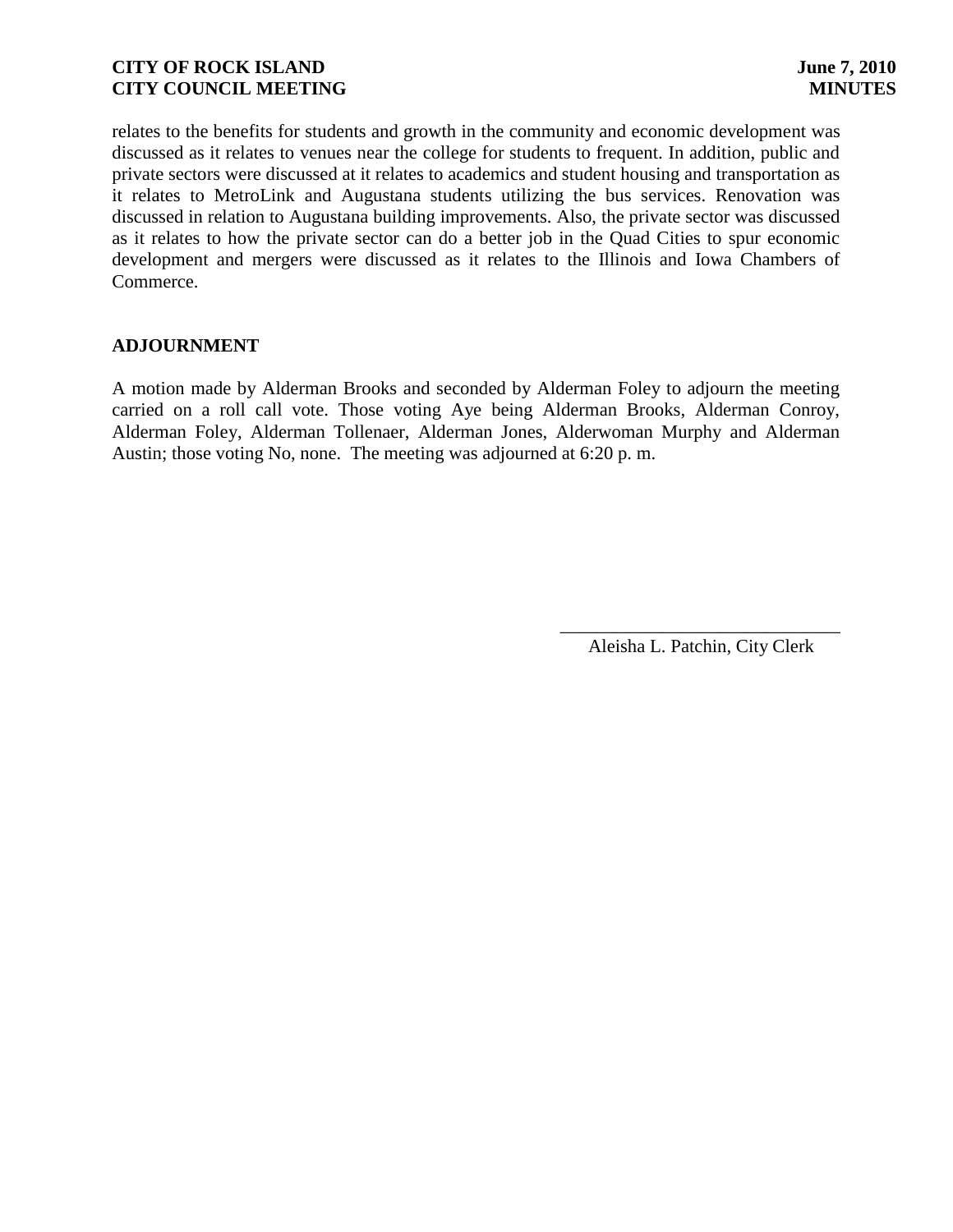Rock Island City Council met in regular session at 6:45 p.m. in Council Chambers of Rock Island City Hall. Present were Mayor Dennis E. Pauley, presiding, and Aldermen Terry M.A. Brooks I, David Conroy, P.J. Foley, Stephen L. Tollenaer, Jason W. Jones, Joy Murphy and Charles O. Austin III. City Manager John Phillips was also present.

### **Introductory Proceedings**

Mayor Pauley called the meeting to order and led in the Pledge of Allegiance to the Flag of the United States of America. Alderman Conroy gave the Invocation.

### Agenda Item #5 **Minutes of the Meeting of May 24, 2010.**

A motion was made by Alderman Austin and seconded by Alderman Jones to approve the Minutes of the Meeting of May 24, 2010 as printed. The motion carried by the following Aye and No vote; those voting Aye being Alderman Brooks, Alderman Conroy, Alderman Foley Alderman Tollenaer, Alderman Jones, Alderwoman Murphy and Alderman Austin; those voting No, none.

### Agenda Item #6 **Update Rock Island by Mayor Pauley.**

Mayor Pauley stated that Gumbo Ya Ya-Mardi Gras in the District returns for its 18<sup>th</sup> year on Friday, June 11<sup>th</sup> and Saturday June 12<sup>th</sup>. It was noted that the festival features two (2) nights of New Orleans zydeco, jazz, and blues on two (2) stages; a variety of foods including Cajun and Southern cuisine, street vendors and French Quarter culture. Mayor Pauley stated that anyone can enter to win free airfare for two (2) in the Gumbo Ya Ya getaway. In addition, Mayor Pauley noted that a crawfish eating contest will be held. It was noted that Gumbo Ya Ya starts on Friday at 5:00 p.m. and 4:00 p.m. on Saturday. Mayor Pauley commented that for more information visit [www.riditrict.com.](http://www.riditrict.com/)

Mayor Pauley indicated that Rock Island Parks and Recreation's 54<sup>th</sup> year of free live music under the stars will be held in Lincoln Park at  $38<sup>th</sup>$  Street and  $11<sup>th</sup>$  Avenue on Tuesday evening's beginning at 7:00 p.m. It was noted that food concessions and an ice cream social will begin at 6:00 p.m. Mayor Pauley commented that upcoming concerts include River City Six with cha-cha lessons on June  $8<sup>th</sup>$  and The Ambassadors with waltz lessons on June  $15<sup>th</sup>$ .

It was noted that the Rock Island Beautification Commission is looking for the most beautiful yards in the City. Mayor Pauley offered that the  $36<sup>th</sup>$  annual "Tell On Your Neighbor" residential beautification awards contest has opened nominations for the most attractive and best-kept lawns in Rock Island. It was noted that anyone can submit a nomination. The Mayor added that nominations will be accepted through Friday, June 25, 2010 at 5:00 p.m. It was noted that nomination forms are available at [www.rigov.org.](http://www.rigov.org/)

Mayor Pauley stated that nominations are being accepted for Citizen of the Year. Mayor Pauley commented that this is an opportunity to nominate someone that deserves to be recognized for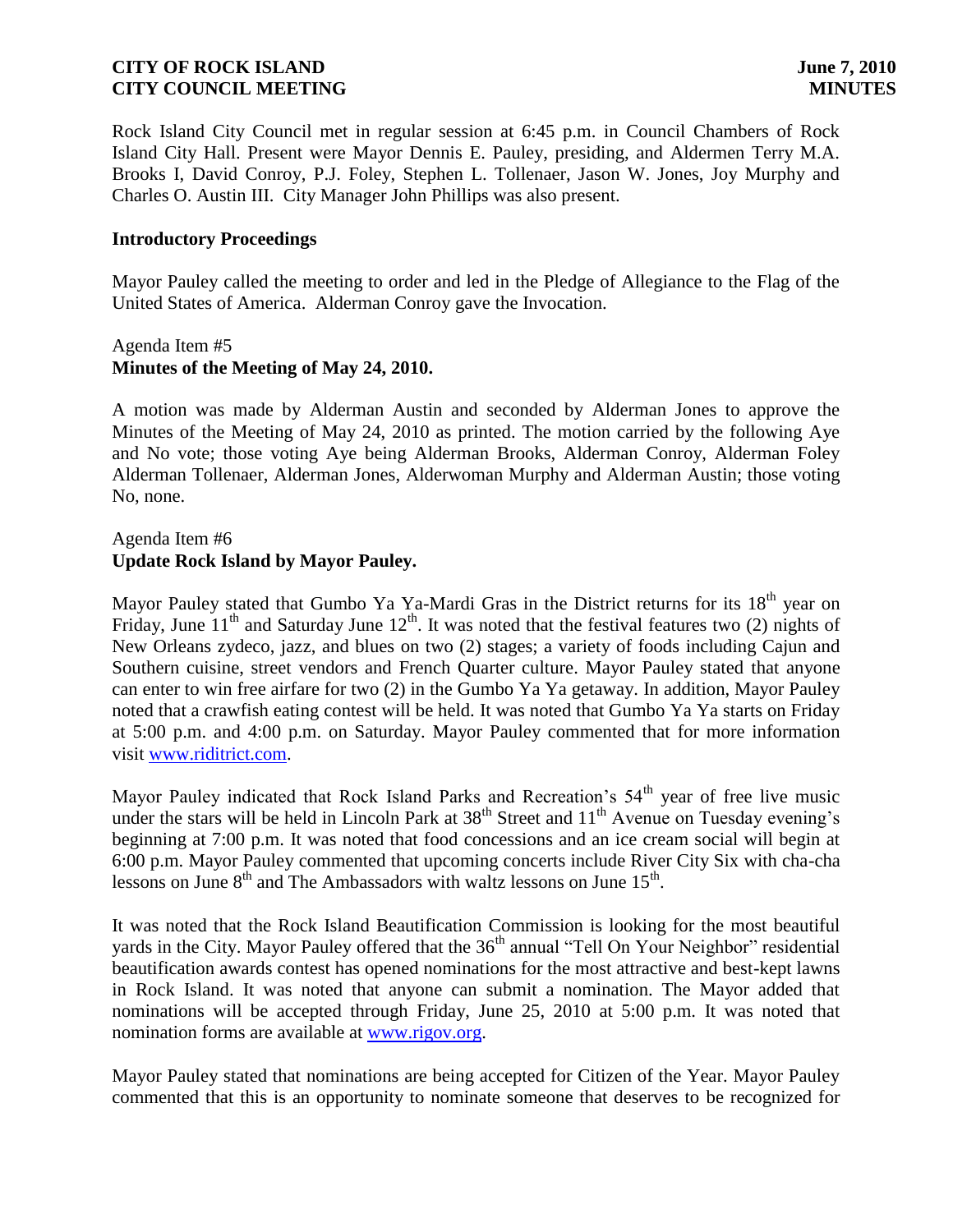what they do in the community for the 2010 Citizen of the Year Awards. It was noted that nominations are due by Friday, June 11, 2010. Nomination forms are available at [www.rigov.org.](http://www.rigov.org/)

Mayor Pauley stated that the public is invited to attend the  $31<sup>st</sup>$  annual Civic Awards hosted by the Knights of Columbus where Rock Island's Firefighter and Police Officer of the Year will be honored. It was noted that the event will be held on Sunday, June 13, 2010 at the V.F.W. Hall with social hour beginning at 5:00 p.m. followed by the dinner at 6:00 p.m. It was noted that Kori Jorgensen will be honored as the Knights of Columbus Firefighter of the Year and Leo Hoogerwerf as the Police Officer of the Year.

#### Agenda Item #7

**Proclamation declaring June 10th through June 17th as the 33rd Annual National Nursing Assistants' Week 2010.**

Mayor Pauley read the Proclamation declaring June  $10^{th}$  through June  $17^{th}$  as the 33<sup>rd</sup> Annual National Nursing Assistants' Week 2010.

A representative of Fort Armstrong accepted the Proclamation.

#### Agenda Item #8

# **A Special Ordinance amending a Special Ordinance granting a Special Use Permit at 1821 29½ Street.**

It was moved by Alderman Conroy, seconded by Alderman Foley to consider, suspend the rules and pass the Ordinance. The motion carried by the following Aye and No vote: those voting Aye being Alderman Brooks, Alderman Conroy, Alderman Foley, Alderman Tollenaer, Alderman Jones, Alderwoman Murphy and Alderman Austin; those voting No, none.

Agenda Item #9

# **A Special Ordinance amending Special Ordinance No. 97-54 regarding Type B residential permit parking area at 13th Street between 25th Avenue and 26th Avenue**.

Alderman Foley moved and Alderman Conroy seconded to consider, suspend the rules and pass the ordinance. The motion carried by the following Aye and No vote: those voting Aye being Alderman Brooks, Alderman Conroy, Alderman Foley, Alderman Tollenaer, Alderman Jones, Alderwoman Murphy and Alderman Austin; those voting No, none.

Agenda Item #10

# **A Special Ordinance accepting a grant of easement in exchange for conveyance of property regarding Sunset Park Properties, LLC.**

It was moved by Alderman Conroy, seconded by Alderman Foley to consider, suspend the rules and pass the Ordinance. The motion carried by the following Aye and No vote: those voting Aye being Alderman Brooks, Alderman Conroy, Alderman Foley, Alderman Tollenaer, Alderman Jones, Alderwoman Murphy and Alderman Austin; those voting No, none.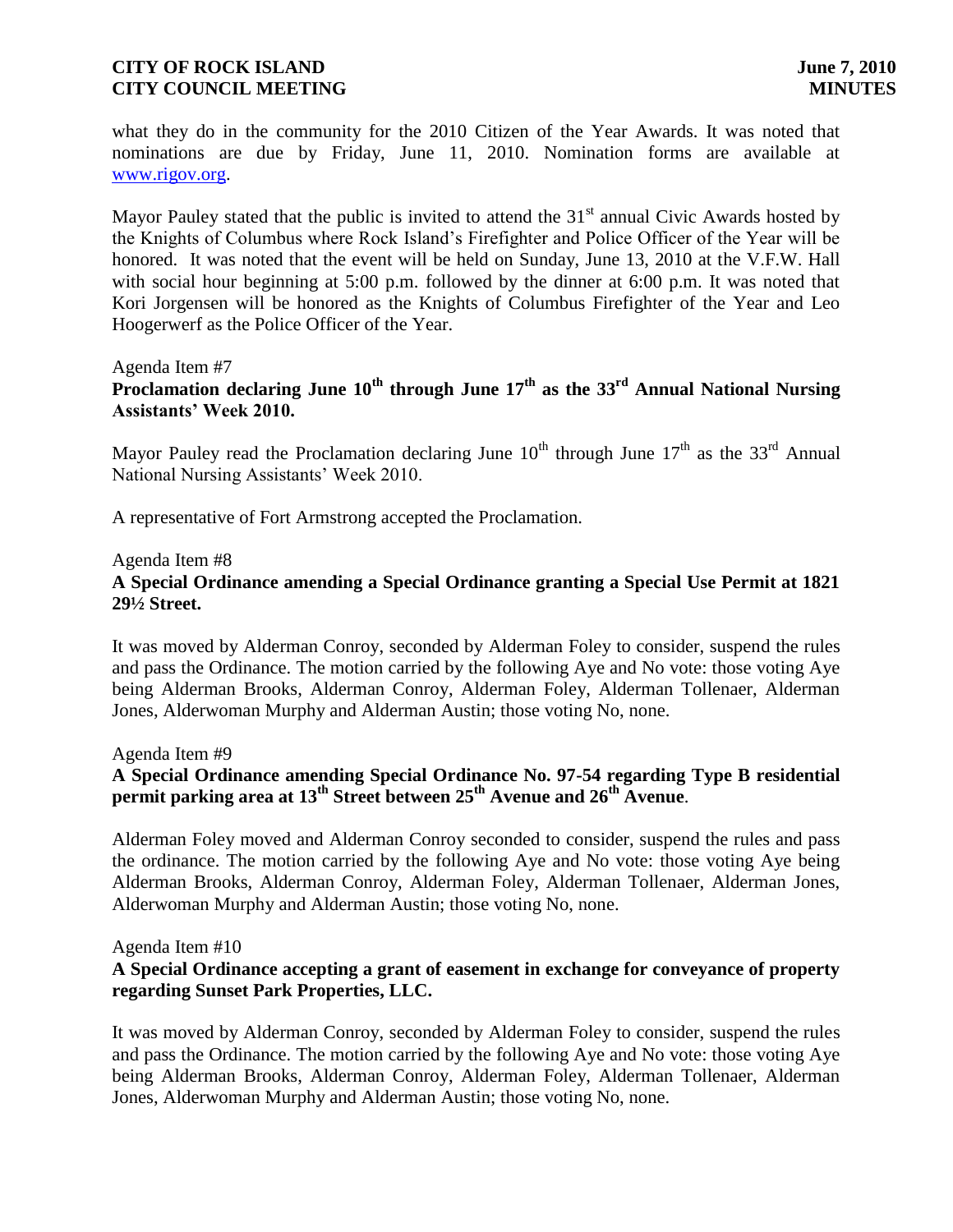Agenda Item #11 **CLAIMS**

It was moved by Alderman Austin, seconded by Alderwoman Murphy to accept the following reports and authorize payment as recommended. The motion carried by the following Aye and No vote: those voting Aye being Alderman Brooks, Alderman Conroy, Alderman Foley, Alderman Tollenaer, Alderman Jones, Alderwoman Murphy and Alderman Austin; those voting No, none.

- a. Report from the Administrative Services Department regarding payment in the amount of \$5,558.05 to Califf and Harper, P.C. for legal services rendered for the month of April 2010.
- b. Report from the Administrative Services Department regarding payment in the amount of \$8,200.93 to Konecky, Koenig, Kutsunis and Weng for legal services rendered for May 2010.
- c. Report from the Administrative Services Department regarding payment in the amount of \$43,939.26 to Harris Computer Systems for software maintenance.
- d. Report from the Public Works Department regarding payment #2 and final in the amount of \$32,941.70 to Walter D. Laud Construction for services provided for the 2010 Brick Street Program project. (144)
- e. Report from the Public Works Department regarding payment #2 and final in the amount of \$38,795.00 to Walter D. Laud, Inc. for services provided for the 2010 PCC Street Patching project. (145)

# Agenda Item #12 **Claims for the week of May 21 through May 27 in the amount of \$1,400,420.93.**

Alderman Conroy moved and Alderman Jones seconded to allow the claims. The motion carried by the following Aye and No vote: those voting Aye being Alderman Brooks, Alderman Conroy, Alderman Foley, Alderman Tollenaer, Alderman Jones, Alderwoman Murphy and Alderman Austin; those voting No, none.

# Agenda Item #13 **Payroll for the weeks of May 17 through May 30 in the amount of \$1,310,983.56.**

Alderman Foley moved and Alderman Conroy seconded to allow the payroll. The motion carried by the following Aye and No vote: those voting Aye being Alderman Brooks, Alderman Conroy, Alderman Foley, Alderman Tollenaer, Alderman Jones, Alderwoman Murphy and Alderman Austin; those voting No, none.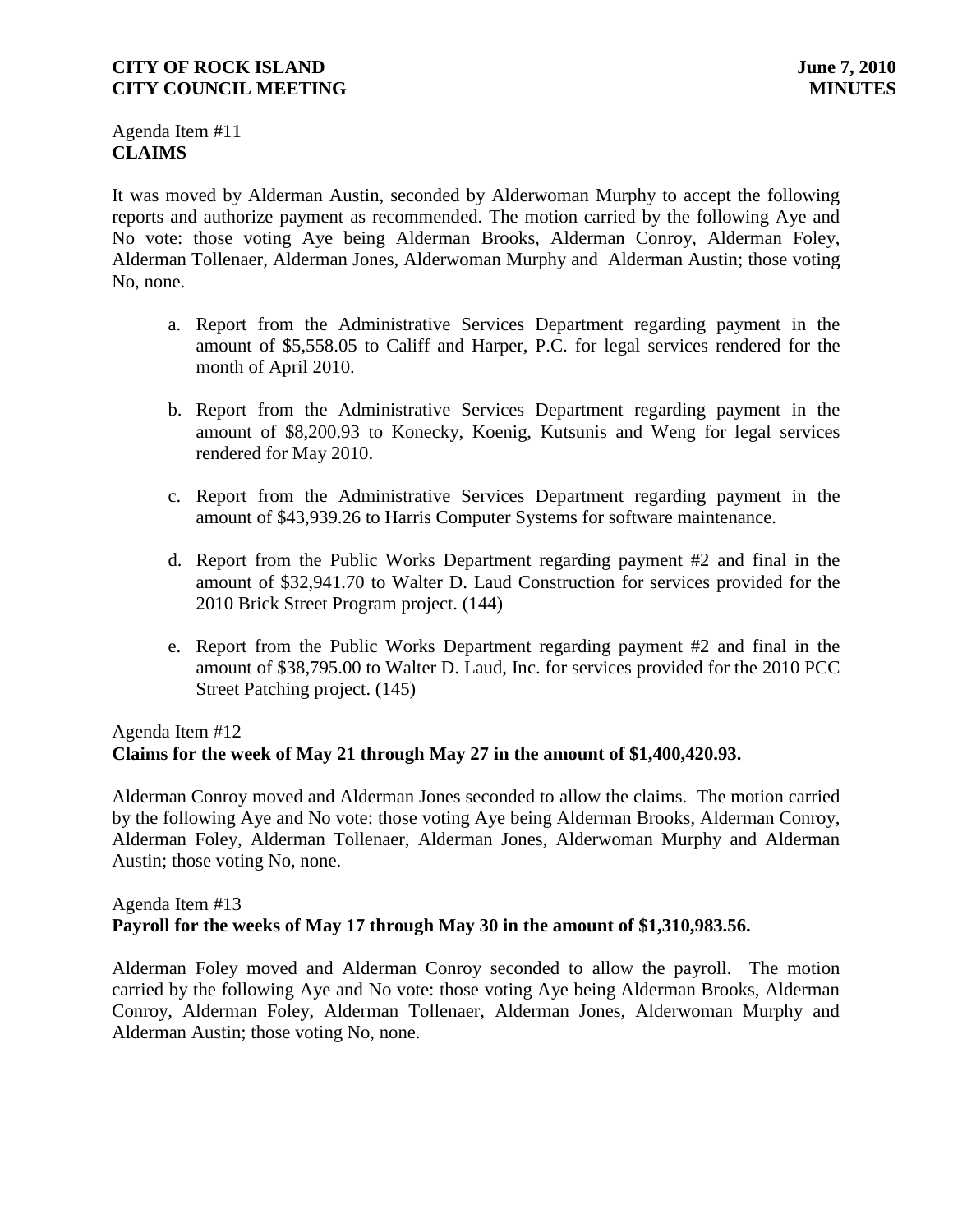#### Agenda Item #14

### **Report from the Public Works Department regarding the purchase of 450 refuse carts from Toter, Inc. in the amount of \$23,062.50**.

It was moved by Alderman Conroy, seconded by Alderwoman Murphy to approve the purchase as recommended. The motion carried by the following Aye and No vote: those voting Aye being Alderman Brooks, Alderman Conroy, Alderman Foley, Alderman Tollenaer, Alderman Jones, Alderwoman Murphy and Alderman Austin; those voting No, none.

#### Agenda Item #15

# **Report from the Public Works Department regarding bids for the 2010 Sewer Cleaning and Televising project, recommending the bid be awarded to Atlas Daylighting, LLC in the amount of \$140,481.00.**

Alderman Jones moved and Alderman Conroy seconded to award the bid as recommended and authorize the City Manager to execute the contract documents. The motion carried by the following Aye and No vote: those voting Aye being Alderman Brooks, Alderman Conroy, Alderman Foley, Alderman Tollenaer, Alderman Jones, Alderwoman Murphy and Alderman Austin; those voting No, none.

#### Agenda Item #16

**Report from the Community and Economic Development Department regarding bids for demolition, tree removal and land clearance of 10 residential properties, recommending the bid be awarded to Valley Construction Company, Inc. in the amount of \$139,300.00.**

It was moved by Alderman Conroy, seconded by Alderman Foley to award the bid as recommended and authorize the City Manager to execute the contract documents.

Alderman Conroy stated that this is the first of many things to come that will be happening with housing and the cleaning up of neighborhoods in Rock Island.

Mayor Pauley stated that this entails a three (3) year project regarding NSP1 and NSP2 grants, which is approximately \$14.8 million dollars.

Alderman Jones commented that there is a list of programs regarding the above as it relates to people being aware of the programs and utilizing the programs.

After discussion, the motion carried by the following Aye and No vote: those voting Aye being Alderman Brooks, Alderman Conroy, Alderman Foley, Alderman Tollenaer, Alderman Jones, Alderwoman Murphy and Alderman Austin; those voting No, none.

#### Agenda Item #17

**Report from the Public Works Department regarding an agreement with IDOT for IL. 92 resurfacing from 38th Street to the Moline border, a Resolution outlining the payment method and appropriating \$70,020.00 and a Resolution approving the plans and specifications.**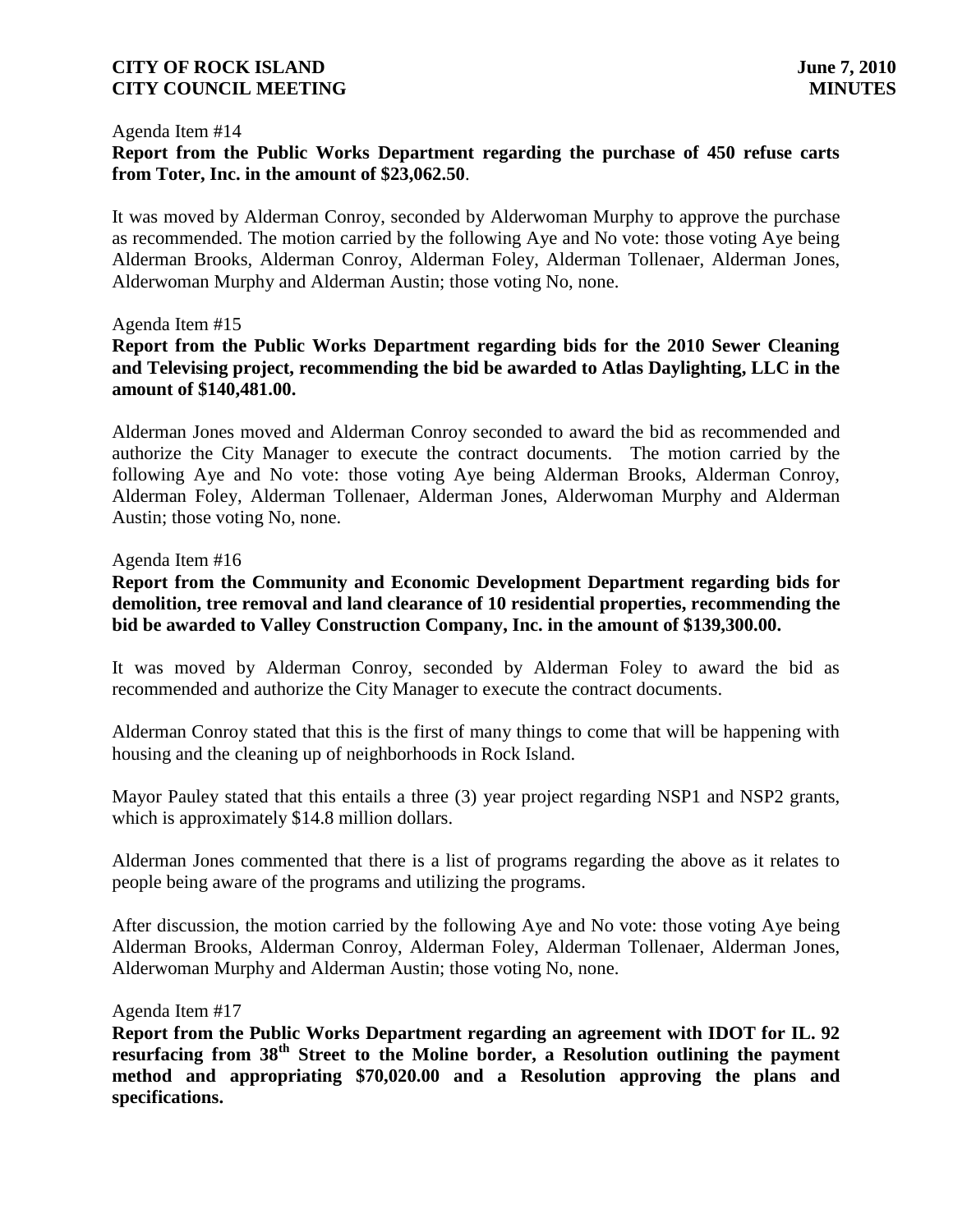Alderwoman Murphy moved and Alderman Conroy seconded to approve the agreement as recommended, authorize the City Manager to execute the contract documents, adopt the Resolutions and authorize the transfer of funds from the  $30<sup>th</sup>$  Street resurfacing project to pay for the City's share of the cost of this project. The motion carried by the following Aye and No vote: those voting Aye being Alderman Brooks, Alderman Conroy, Alderman Foley, Alderman Tollenaer, Alderman Jones, Alderwoman Murphy and Alderman Austin; those voting No, none.

#### Agenda Item #18

# **Report from the Finance Department regarding an adjustment to the Fiscal Year 2011 Budget, recommending an adjustment to the State Drug Fund in the amount of \$2,442.34**.

It was moved by Alderman Foley, seconded by Alderwoman Murphy to approve the budget adjustment as recommended. The motion carried by the following Aye and No vote: those voting Aye being Alderman Brooks, Alderman Conroy, Alderman Foley, Alderman Tollenaer, Alderman Jones, Alderwoman Murphy and Alderman Austin; those voting No, none.

#### Agenda Item #19

# **Report from the Finance Department regarding an adjustment to the Fiscal Year 2011 Budget, recommending an adjustment to the Park and Recreation Fund in the amount of \$13,000.00.**

Alderman Conroy moved and Alderwoman Murphy seconded to approve the budget adjustment as recommended. The motion carried by the following Aye and No vote: those voting Aye being Alderman Brooks, Alderman Conroy, Alderman Foley, Alderman Tollenaer, Alderman Jones, Alderwoman Murphy and Alderman Austin; those voting No, none.

#### Agenda Item #20

# **Report from the Community and Economic Development Department regarding the review of a two lot minor Final Plat of Calvary Road Ministries Subdivision located at 1014 and 1018 12th Street.**

It was moved by Alderwoman Murphy, seconded by Alderman Jones to approve the final plat as recommended. The motion carried by the following Aye and No vote: those voting Aye being Alderman Brooks, Alderman Conroy, Alderman Foley, Alderman Tollenaer, Alderman Jones, Alderwoman Murphy and Alderman Austin; those voting No, none.

### Agenda Item #21 **Report from the Mayor regarding designation of the Mayor Pro Tem.**

Alderman Conroy nominated Alderman Foley to be Mayor Pro Tem for 2010-2011, which nomination was seconded by Alderman Brooks. Nominations were then closed. Alderman Foley was elected as Mayor Pro Tem. The nomination carried by the following Aye and No vote: those voting Aye being, Alderman Brooks, Alderman Conroy, Alderman Tollenaer, Alderman Jones, Alderwoman Murphy and Alderman Austin; those voting No, none. Alderman Foley abstained.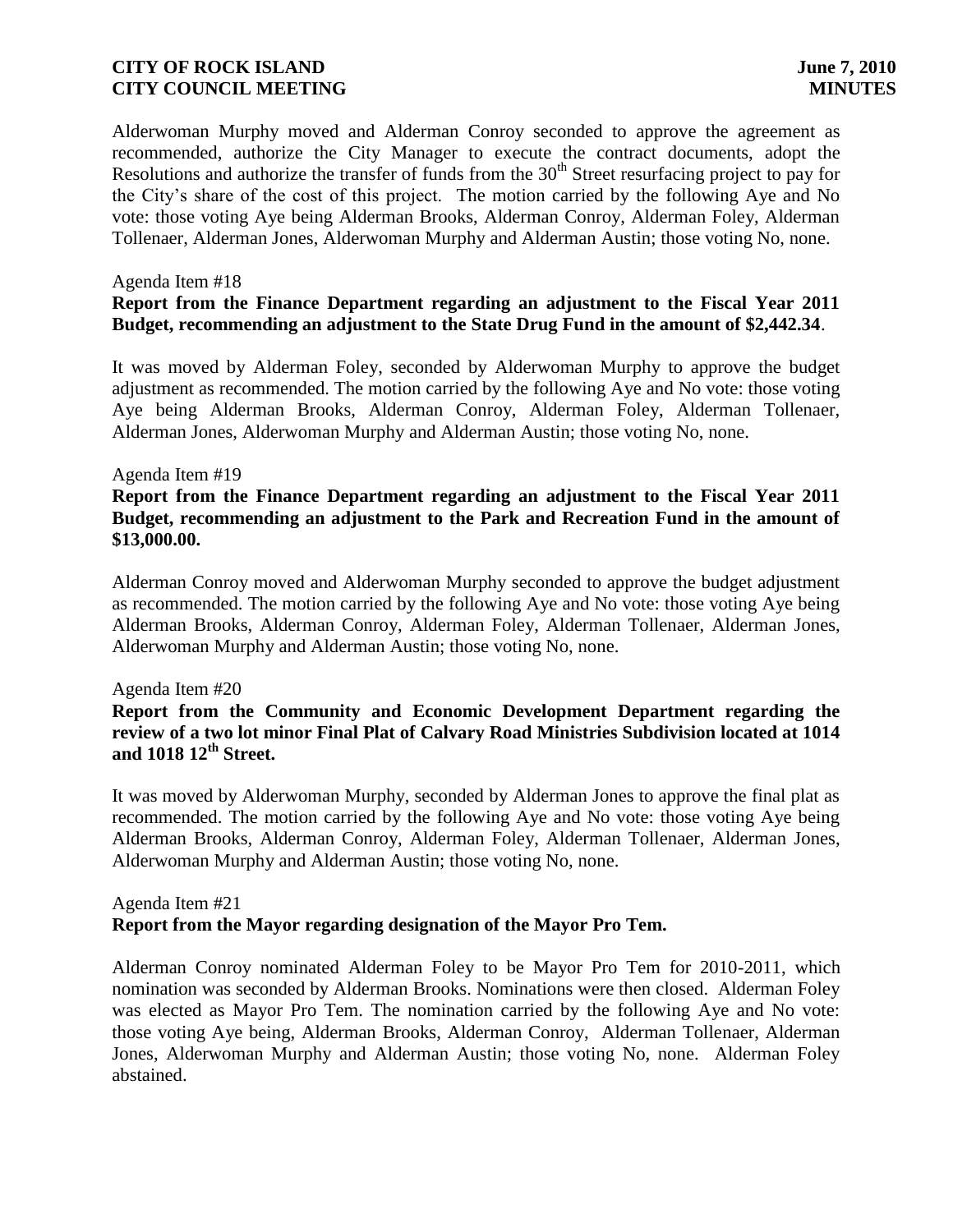#### Agenda Item #22

# **Report from the Parks and Recreation Department regarding a street closing request and Resolution to close off 1st Avenue between 17th Street and 20th Street on Saturday, July 3, 2010 from 2:00 p.m. to 11:00 p.m. for the grand opening of Schwiebert Riverfront Park.**

It was moved by Alderman Jones, seconded by Alderman Conroy to approve the street closing as recommended and adopt the Resolution. The motion carried by the following Aye and No vote: those voting Aye being Alderman Brooks, Alderman Conroy, Alderman Foley, Alderman Tollenaer, Alderman Jones, Alderwoman Murphy and Alderman Austin; those voting No, none.

#### Agenda Item #23

### **Items from the City Manager's Memorandum Packet.**

City Manager John Phillips stated that included in the memo packet is a final report from the Safer Community Task Force. It was noted that the report will be discussed at the June  $14<sup>th</sup>$ Study Session.

Mr. Phillips stated that included in the memo packet is the work schedule regarding Neighborhood Partners and the School Community Task Force regarding Frances Willard School and the Rock Island Academy as it relates to school boundaries and the travel plan.

Alderman Austin stated that this is the last week for Citizen of the Year nominations. The deadline is Friday, June 11, 2010. Alderman Austin stated that the categories include; Business, Professional, Organization, Education, Youth, City Employee and Individual. Alderman Austin offered that the last category is Honorary Citizen for a person that does not live in the City of Rock Island. Alderman Austin stated that it is not too late to nominate someone that they feel deserves to win the award. Alderman Austin commented that if nominations are submitted next Monday, they will be accepted. It was noted that nomination forms are available at [www.rigov.org.](http://www.rigov.org/)

Alderwoman Murphy reminded everyone to Shop Rock Island. Alderwoman Murphy stated that Eudell Watt's Specialty Foods has moved to a new location, which is in the Deli at the Rock Island Country Market located on 24<sup>th</sup> Street. Alderwoman Murphy stated that Eudell Watt's Specialty Foods offers barbecue pork, beef, sloppy joes, spareribs, chicken and Old Author's hot sauces and spices. It was noted that they also carry sides and desserts. Alderwoman Murphy commented that one can dine-in or carryout.

Alderman Foley congratulated Alderman Terry Brooks on his 50<sup>th</sup> Birthday.

Agenda Item #24 **Other Business**

Dino Leone of 9115 Turkey Hollow Road in Taylor Ridge stepped forward. Mr. Leone, a representative for AFSCME A and AFSCME B labor unions discussed the issue of unfairness and inequality as it relates to current contract negotiations concerning wages.